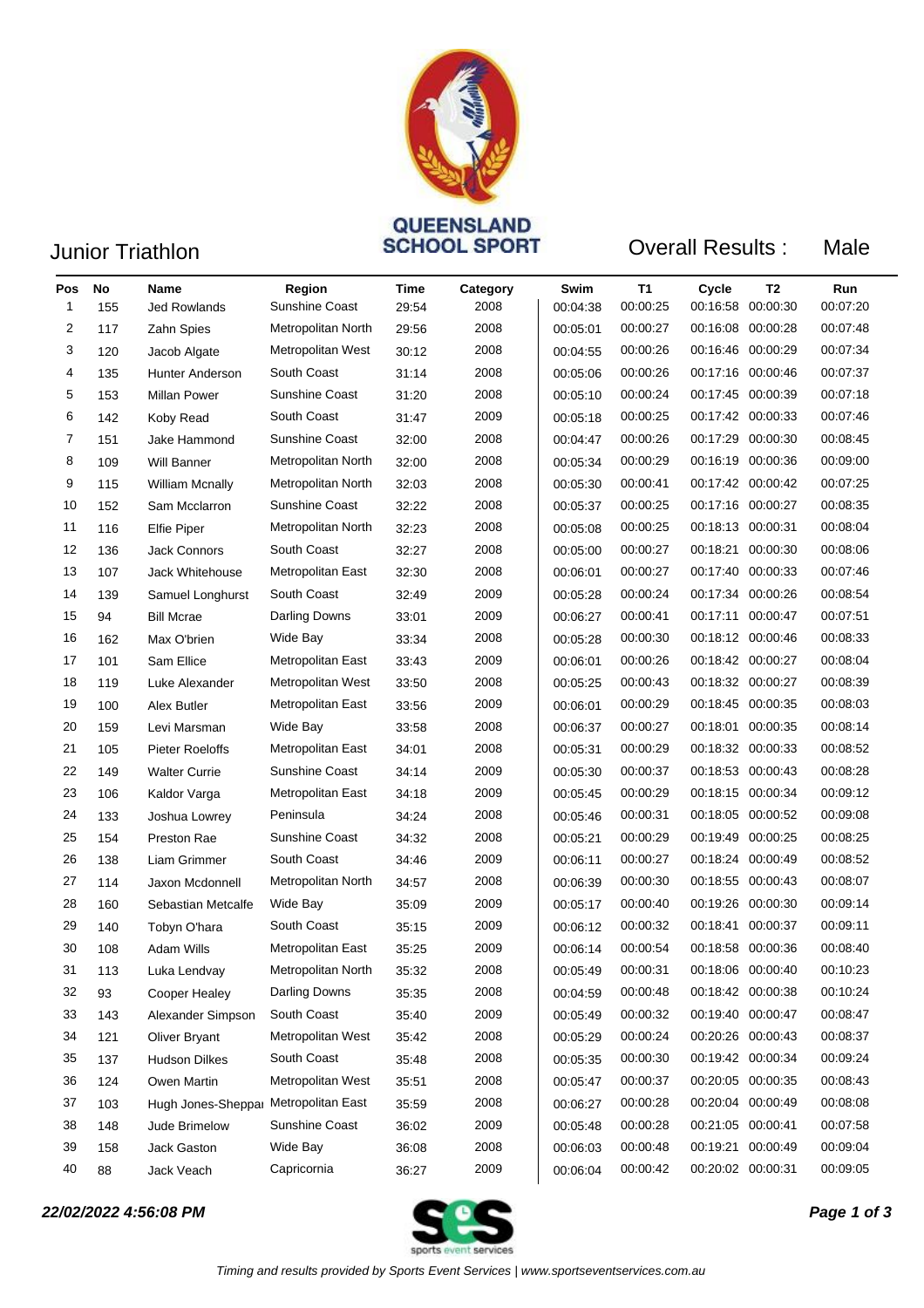

## **GUEENSLAND<br>
Junior Triathlon Connect SCHOOL SPORT** Overall Results :

| u<br>г<br>× |  |
|-------------|--|
|-------------|--|

| Pos | <b>No</b> | Name                   | Region               | Time       | Category | Swim     | <b>T1</b> | Cycle             | T <sub>2</sub>    | Run      |
|-----|-----------|------------------------|----------------------|------------|----------|----------|-----------|-------------------|-------------------|----------|
| 41  | 164       | Hayden Smith           | Wide Bay             | 36:32      | 2008     | 00:06:38 | 00:00:29  |                   | 00:19:22 00:00:33 | 00:09:27 |
| 42  | 126       | Jimi Moore             | Metropolitan West    | 36:32      | 2009     | 00:06:04 | 00:00:35  |                   | 00:19:51 00:00:32 | 00:09:27 |
| 43  | 92        | <b>Elliot Hassall</b>  | Darling Downs        | 36:36      | 2009     | 00:06:04 | 00:00:27  |                   | 00:20:37 00:00:38 | 00:08:47 |
| 44  | 125       | <b>Addison Matthew</b> | Metropolitan West    | 36:59      | 2009     | 00:06:57 | 00:00:40  |                   | 00:18:56 00:00:45 | 00:09:37 |
| 45  | 89        | Dylan Veach            | Capricornia          | 37:02      | 2009     | 00:06:22 | 00:00:50  |                   | 00:19:58 00:00:40 | 00:09:09 |
| 46  | 123       | Luca Gigliotti         | Metropolitan West    | 37:04      | 2009     | 00:06:38 | 00:00:37  |                   | 00:21:23 00:00:38 | 00:07:44 |
| 47  | 165       | Liam Vaughan           | Wide Bay             | 37:06      | 2008     | 00:06:11 | 00:00:51  |                   | 00:19:19 00:00:40 | 00:10:02 |
| 48  | 99        | Nash Boal              | Metropolitan East    | 37:06      | 2009     | 00:05:16 | 00:00:46  |                   | 00:20:34 00:00:44 | 00:09:43 |
| 49  | 110       | Ethan Bird             | Metropolitan North   | 37:13      | 2009     | 00:05:54 | 00:01:05  |                   | 00:20:57 00:00:39 | 00:08:35 |
| 50  | 163       | Rory Sloan             | Wide Bay             | 37:35      | 2008     | 00:06:34 | 00:00:38  |                   | 00:18:54 00:00:37 | 00:10:49 |
| 51  | 102       | Hugo Green             | Metropolitan East    | 37:54      | 2008     | 00:06:50 | 00:00:41  |                   | 00:19:30 00:00:56 | 00:09:55 |
| 52  | 146       | Daniel Sheedy          | South West           | 37:59      | 2008     | 00:06:11 | 00:00:50  |                   | 00:20:28 00:00:43 | 00:09:44 |
| 53  | 127       | David Salcedo          | Metropolitan West    | 38:16      | 2008     | 00:07:20 | 00:00:30  |                   | 00:19:56 00:00:52 | 00:09:35 |
| 54  | 95        | <b>Finn Moriaty</b>    | Darling Downs        | 38:17      | 2009     | 00:06:00 | 00:00:43  |                   | 00:20:53 00:00:38 | 00:10:01 |
| 55  | 98        | <b>Thomas Smith</b>    | Darling Downs        | 38:35      | 2008     | 00:06:47 | 00:00:46  |                   | 00:20:32 00:00:45 | 00:09:42 |
| 56  | 166       | Lachlan Wyllie         | Wide Bay             | 38:43      | 2009     | 00:07:13 | 00:00:31  |                   | 00:19:02 00:00:40 | 00:11:15 |
| 57  | 131       | Lucas Brierley         | Peninsula            | 38:44      | 2009     | 00:06:44 | 00:00:57  |                   | 00:20:46 00:00:45 | 00:09:28 |
| 58  | 132       | James Langtree         | Peninsula            | 38:45      | 2009     | 00:06:07 | 00:00:44  |                   | 00:22:02 00:00:33 | 00:09:16 |
| 59  | 150       | Aiden Gordon           | Sunshine Coast       | 39:03      | 2009     | 00:07:34 | 00:00:46  |                   | 00:19:51 00:00:25 | 00:10:24 |
| 60  | 97        | Andrew                 | Darling Downs        | 39:08      | 2008     | 00:06:26 | 00:01:01  | 00:19:29 00:00:51 |                   | 00:11:18 |
| 61  | 96        | <b>Michael Reaves</b>  | Darling Downs        | 39:10      | 2008     | 00:07:39 | 00:00:55  |                   | 00:19:44 00:00:27 | 00:10:23 |
| 62  | 84        | Oram Mcgilvray         | Capricornia          | 39:21      | 2009     | 00:06:02 | 00:00:41  |                   | 00:20:07 00:00:32 | 00:11:56 |
| 63  | 129       | Jai Dennison           | Northern             | 39:30      | 2009     | 00:06:03 | 00:00:38  |                   | 00:22:22 00:01:07 | 00:09:17 |
| 64  | 128       | Sebastian Woodhill     | Metropolitan West    | 39:36      | 2009     | 00:06:49 | 00:00:31  |                   | 00:20:53 00:00:46 | 00:10:33 |
| 65  | 82        | Peyton Goudie          | Capricornia          | 39:57      | 2008     | 00:05:28 | 00:01:07  |                   | 00:22:12 00:00:57 | 00:10:10 |
| 66  | 118       | Mateo Viegas           | Metropolitan North   | 40:13      | 2009     | 00:07:30 | 00:00:39  |                   | 00:20:57 00:00:53 | 00:10:11 |
| 67  | 130       | Sam Barber             | Peninsula            | 40:21      | 2009     | 00:07:25 | 00:00:42  |                   | 00:20:42 00:00:50 | 00:10:39 |
| 68  | 85        | Callum Richardson      | Capricornia          | 40:29      | 2008     | 00:06:45 | 00:00:36  |                   | 00:23:00 00:00:40 | 00:09:26 |
| 69  | 87        | Sean Trevithick        | Capricornia          | 40:45      | 2008     | 00:07:20 | 00:00:51  |                   | 00:21:06 00:00:40 | 00:10:46 |
| 70  | 86        | John Thomas            | Capricornia          | 40:48      | 2009     | 00:06:39 | 00:00:39  |                   | 00:21:01 00:00:46 | 00:11:39 |
| 71  | 83        | Ty Lynch               | Capricornia          | 40:59      | 2009     | 00:05:32 | 00:00:58  |                   | 00:22:21 00:00:52 | 00:11:13 |
| 72  | 134       | Kaiden Roberts         | Peninsula            | 41:24      | 2008     | 00:06:58 | 00:00:57  |                   | 00:21:28 00:01:00 | 00:10:58 |
| 73  | 161       | <b>Tyler Mulhall</b>   | Wide Bay             | 41:44      | 2009     | 00:07:49 | 00:00:35  |                   | 00:21:19 00:01:07 | 00:10:50 |
| 74  | 147       | Kobi Symes             | South West           | 41:47      | 2009     | 00:07:01 | 00:00:38  |                   | 00:22:19 00:00:31 | 00:11:15 |
| 75  | 90        | Izac Gaydon            | <b>Darling Downs</b> | 41:50      | 2008     | 00:08:11 | 00:00:55  |                   | 00:20:56 00:00:55 | 00:10:49 |
| 76  | 111       | Wyatt Brennan          | Metropolitan North   | 42:11      | 2009     | 00:07:45 | 00:01:07  | 00:22:48 00:00:41 |                   | 00:09:47 |
| 77  | 141       | Max Rae_Harvey         | South Coast          | 42:24      | 2009     | 00:06:05 | 00:01:08  |                   | 00:22:36 00:01:12 | 00:11:19 |
| 78  | 81        | Joshua Ellis           | Capricornia          | 48:12      | 2008     | 00:07:46 | 00:00:44  |                   | 00:25:45 00:01:07 | 00:12:47 |
|     | 112       | Lachlan Davidson       | Metropolitan North   | <b>DNF</b> | 2008     | 00:05:39 | 00:00:29  | 00:22:48          |                   |          |
|     | 144       | Lucas Soegaard         | South Coast          | <b>DSQ</b> | 2009     | 00:05:45 | 00:00:24  |                   | 00:16:01 00:00:27 | 00:08:11 |

*22/02/2022 4:56:08 PM Page 2 of 3*

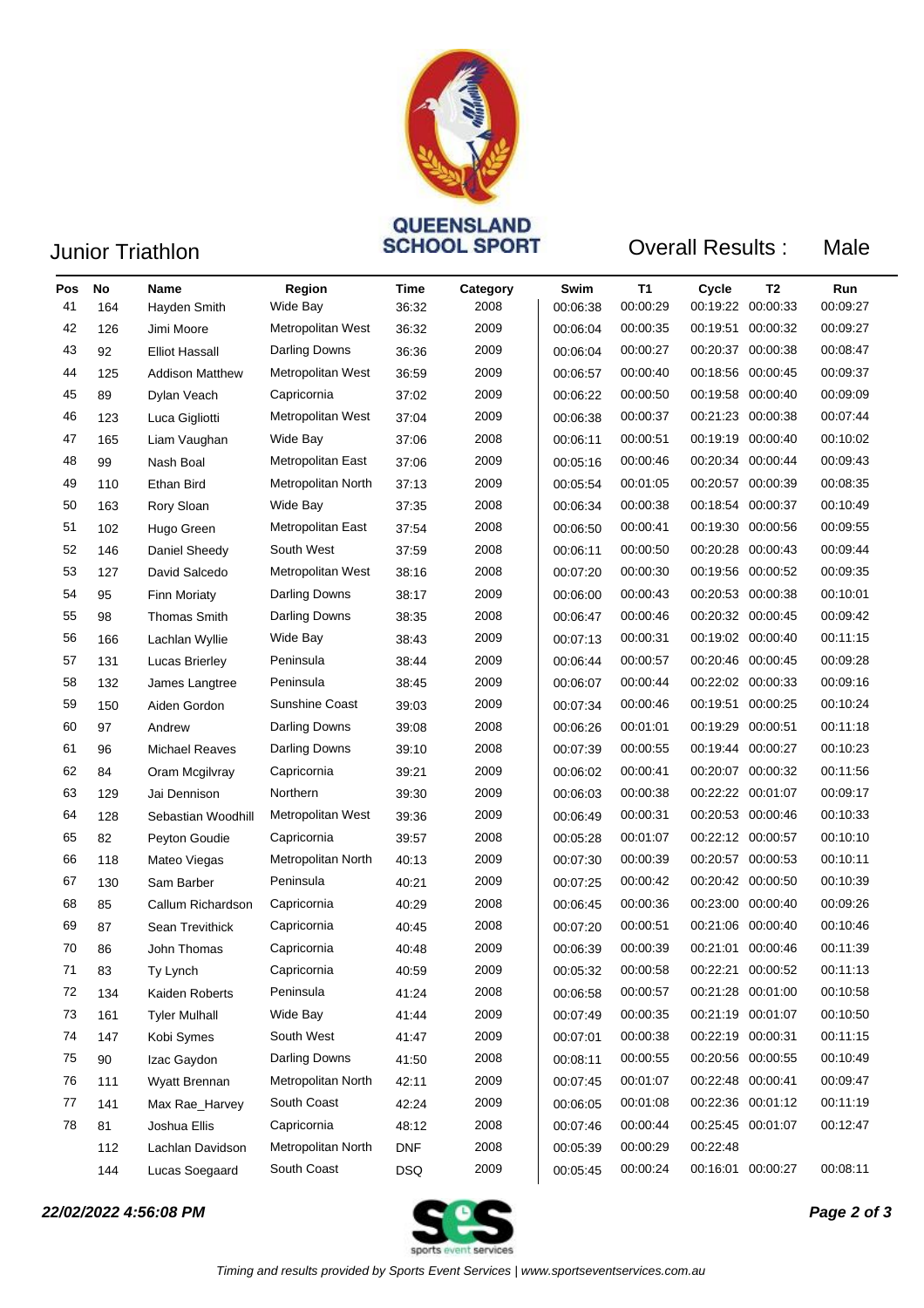

## Junior Triathlon **CONSTRAING CONSTRAINS SCHOOL SPORT**

Overall Results : Male

*22/02/2022 4:56:08 PM Page 3 of 3*

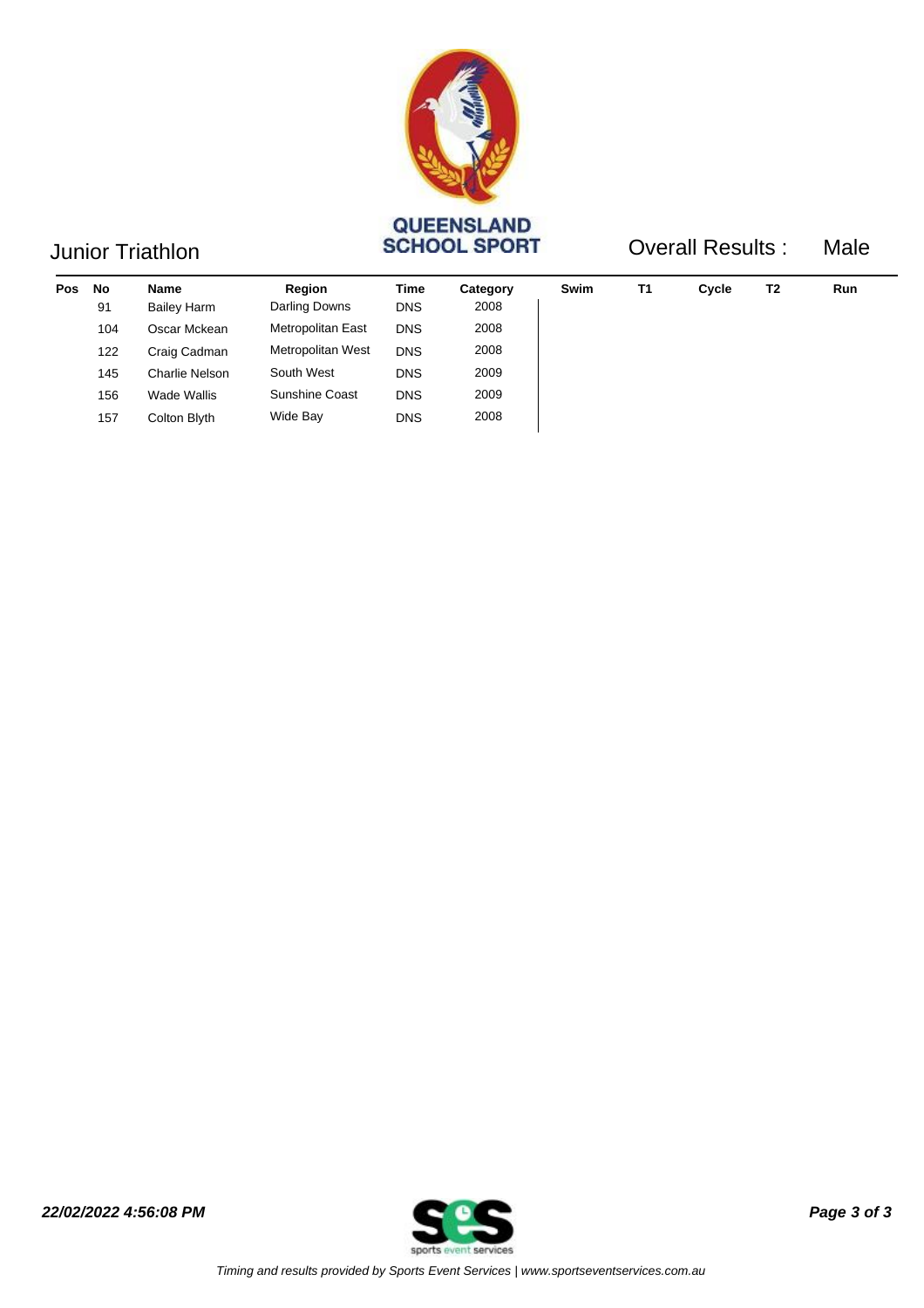

## **Intermediate Triathlon COVEENSLAND**<br>**SCHOOL SPORT**

Overall Results : Male

| Pos | No  | Name                                   | Region                | Time     | Category | Swim     | T1       | Cycle             | T <sub>2</sub>    | Run      |
|-----|-----|----------------------------------------|-----------------------|----------|----------|----------|----------|-------------------|-------------------|----------|
| 1   | 278 | Bowen Bamford                          | South Coast           | 00:47:49 | 2006     | 00:08:36 | 00:00:21 | 00:23:30 00:00:26 |                   | 00:14:54 |
| 2   | 297 | Benjamin Rudd                          | Wide Bay              | 00:47:53 | 2006     | 00:09:19 | 00:00:28 | 00:22:55 00:00:31 |                   | 00:14:38 |
| 3   | 279 | Joshua Beal                            | South Coast           | 00:49:00 | 2006     | 00:09:10 | 00:00:25 | 00:23:20 00:00:29 |                   | 00:15:35 |
| 4   | 284 | Angus Haggerty                         | South Coast           | 00:49:28 | 2006     | 00:09:37 | 00:00:22 | 00:23:44 00:00:25 |                   | 00:15:18 |
| 5   | 248 | Ethan Brelsford                        | Metropolitan East     | 00:49:35 | 2006     | 00:09:44 | 00:00:21 | 00:23:38 00:00:27 |                   | 00:15:24 |
| 6   | 296 | <b>Christopher Rudd</b>                | Wide Bay              | 00:49:44 | 2007     | 00:10:02 | 00:00:27 | 00:23:55 00:00:33 |                   | 00:14:45 |
| 7   | 298 | Dylan Smith                            | Wide Bay              | 00:49:58 | 2007     | 00:09:16 | 00:00:26 | 00:24:28 00:00:30 |                   | 00:15:16 |
| 8   | 282 | Joshua Cotton                          | South Coast           | 00:50:08 | 2006     | 00:09:06 | 00:00:24 | 00:23:32 00:00:25 |                   | 00:16:39 |
| 9   | 268 | <b>Fletcher Medway</b>                 | Metropolitan West     | 00:50:15 | 2007     | 00:09:36 | 00:00:24 | 00:23:39 00:00:28 |                   | 00:16:05 |
| 10  | 270 | <b>Jack Simmonds</b>                   | Metropolitan West     | 00:50:48 | 2007     | 00:09:03 | 00:00:23 | 00:24:59 00:00:27 |                   | 00:15:54 |
| 11  | 285 | Jonas Lomghurst                        | South Coast           | 00:51:46 | 2007     | 00:09:03 | 00:00:23 | 00:24:45 00:00:26 |                   | 00:17:07 |
| 12  | 281 | <b>Riley Billingham</b>                | South Coast           | 00:52:19 | 2006     | 00:09:58 | 00:00:27 | 00:25:17 00:00:31 |                   | 00:16:03 |
| 13  | 288 | Liam Cuthbertson                       | <b>Sunshine Coast</b> | 00:52:25 | 2007     | 00:08:46 | 00:00:29 | 00:24:27 00:00:45 |                   | 00:17:55 |
| 14  | 280 | Ryan Billingham                        | South Coast           | 00:52:44 | 2006     | 00:09:40 | 00:00:23 | 00:25:52 00:00:28 |                   | 00:16:18 |
| 15  | 283 | <b>Riley Grimmer</b>                   | South Coast           | 00:52:53 | 2007     | 00:10:22 | 00:00:27 |                   | 00:25:13 00:00:30 | 00:16:20 |
| 16  | 262 | James Tisdell                          | Metropolitan North    | 00.52.59 | 2006     | 00:09:44 | 00:00:22 | 00:26:37 00:00:24 |                   | 00:15:51 |
| 17  | 286 | <b>Riley Rasmussen</b>                 | South Coast           | 00:53:14 | 2007     | 00:08:21 | 00:00:28 | 00:25:24 00:00:26 |                   | 00:18:33 |
| 18  | 255 | Jack Suddaby                           | Metropolitan East     | 00:53:18 | 2007     | 00:10:09 | 00:00:24 | 00:24:17 00:00:26 |                   | 00:18:00 |
| 19  | 258 | Jake Davidson                          | Metropolitan North    | 00:53:21 | 2006     | 00:10:10 | 00:00:25 | 00:25:29 00:00:34 |                   | 00:16:41 |
| 20  | 275 | Kai Greven                             | Peninsula             | 00:53:45 | 2006     | 00:10:55 | 00:00:30 | 00:24:49 00:00:34 |                   | 00:16:54 |
| 21  | 263 | Bailey Farrell-Thoma Metropolitan West |                       | 00:53:46 | 2006     | 00:10:26 | 00:00:26 | 00:25:29 00:00:24 |                   | 00:16:59 |
| 22  | 242 | Jackson Carney                         | Darling Downs         | 00:53:54 | 2006     | 00:10:35 | 00:00:31 | 00:25:19 00:00:35 |                   | 00:16:53 |
| 23  | 241 | Declan Campbell                        | Darling Downs         | 00:53:58 | 2007     | 00:10:48 | 00:00:35 |                   | 00:25:44 00:00:25 | 00:16:24 |
| 24  | 276 | <b>Alistair Hickey</b>                 | Peninsula             | 00:54:02 | 2006     | 00:10:04 | 00:00:31 | 00:27:02 00:00:39 |                   | 00:15:44 |
| 25  | 254 | Sam Suddaby                            | Metropolitan East     | 00:54:02 | 2007     | 00:10:08 | 00:00:24 | 00:25:51 00:00:29 |                   | 00:17:08 |
| 26  | 269 | Jack Sedgman                           | Metropolitan West     | 00:54:06 | 2006     | 00:09:46 | 00:00:28 | 00:25:59 00:00:34 |                   | 00:17:18 |
| 27  | 274 | <b>Thomas Dummel</b>                   | Peninsula             | 00:54:36 | 2006     | 00:10:50 | 00:00:27 | 00:25:58 00:00:29 |                   | 00:16:50 |
| 28  | 266 | Ethan Heyward                          | Metropolitan West     | 00:54:47 | 2007     | 00:10:15 | 00:00:26 | 00:25:52 00:00:31 |                   | 00:17:41 |
| 29  | 292 | Saul Nicol-Rann                        | <b>Sunshine Coast</b> | 00:54:57 | 2006     | 00:10:04 | 00:00:30 | 00:27:24 00:00:37 |                   | 00:16:19 |
| 30  | 260 | <b>Dusty Piper</b>                     | Metropolitan North    | 00:55:47 | 2007     | 00:09:02 | 00:00:27 | 00:27:21 00:00:26 |                   | 00:18:29 |
| 31  | 244 | Joshua Fraser                          | Darling Downs         | 00:56:27 | 2007     | 00:09:45 | 00:00:33 |                   | 00:26:36 00:00:40 | 00:18:52 |
| 32  | 253 | Connor Ryan                            | Metropolitan East     | 00:56:49 | 2007     | 00:10:59 | 00:00:27 | 00:26:26 00:00:31 |                   | 00:18:24 |
| 33  | 259 | <b>Baxter Fiedler</b>                  | Metropolitan North    | 00:57:03 | 2007     | 00:09:33 | 00:00:25 | 00:25:49 00:00:28 |                   | 00:20:45 |
| 34  | 251 | Jett Green                             | Metropolitan East     | 00:57:19 | 2006     | 00:11:37 | 00:00:31 | 00:27:22 00:00:58 |                   | 00:16:49 |
| 35  | 289 | Lachlan Hayes                          | Sunshine Coast        | 00:57:43 | 2006     | 00:10:30 | 00:00:32 | 00:26:59 00:00:35 |                   | 00:19:05 |
| 36  | 265 | Samuel Godfrey                         | Metropolitan West     | 00:58:11 | 2007     | 00:10:25 | 00:00:27 | 00:27:08 00:00:37 |                   | 00:19:32 |
| 37  | 290 | Kody Hockey                            | Sunshine Coast        | 00:58:12 | 2007     | 00:10:43 | 00:00:37 | 00:29:30 00:00:39 |                   | 00:16:42 |
| 38  | 291 | Jayden James                           | Sunshine Coast        | 00:58:21 | 2007     | 00:11:08 | 00:00:39 | 00:28:48 00:00:43 |                   | 00:17:02 |
| 39  | 257 | Alex Correll                           | Metropolitan North    | 00:58:27 | 2007     | 00:09:42 | 00:00:27 | 00:25:08 00:00:30 |                   | 00:22:38 |
| 40  | 294 | Rory Crumpton                          | Wide Bay              | 00:58:30 | 2007     | 00:11:19 | 00:00:32 | 00:28:04 00:00:41 |                   | 00:17:52 |

### *03/03/2022 10:03:25 AM Page 1 of 2*

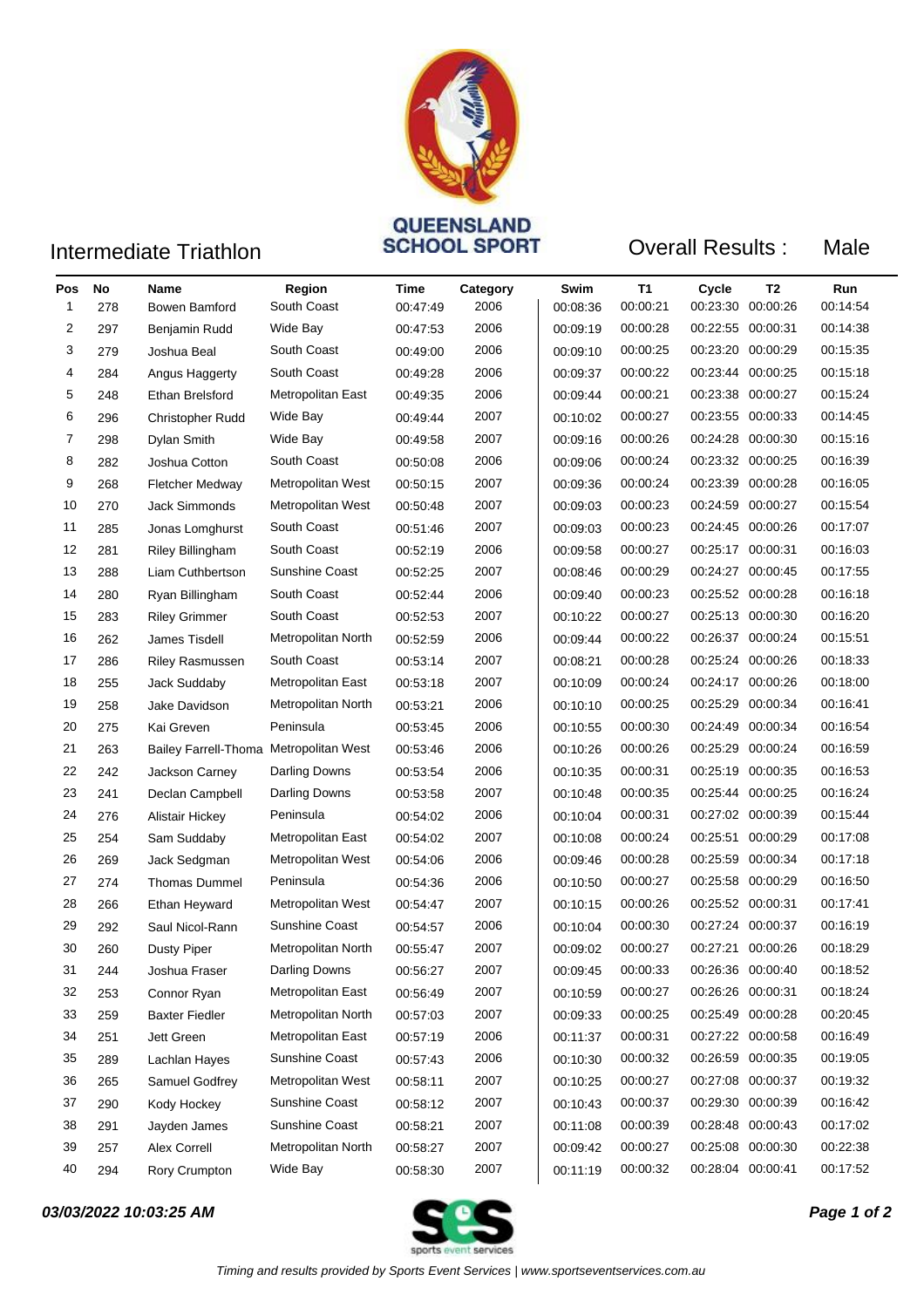

## **Intermediate Triathlon COVEENSLAND**<br>**SCHOOL SPORT**

**Overall Results: Male** 

| Pos | No  | <b>Name</b>                           | Region                   | <b>Time</b> | Category | Swim     | <b>T1</b> | Cycle             | T <sub>2</sub> | <b>Run</b> |
|-----|-----|---------------------------------------|--------------------------|-------------|----------|----------|-----------|-------------------|----------------|------------|
| 41  | 238 | Alexander Cumming                     | Capricornia              | 00:59:31    | 2006     | 00:08:48 | 00:00:40  | 00:28:12 00:00:44 |                | 00:21:06   |
| 42  | 287 | <b>William Warwick</b>                | South Coast              | 00:59:47    | 2006     | 00:09:47 | 00:00:34  | 00:24:58 00:00:41 |                | 00:23:46   |
| 43  | 237 | <b>Brady Blake</b>                    | Capricornia              | 01:00:54    | 2006     | 00:09:21 | 00:00:27  | 00:27:54 00:00:40 |                | 00:22:30   |
| 44  | 240 | Angus Wicks                           | Capricornia              | 01:01:13    | 2007     | 00:12:28 | 00:00:34  | 00:28:44 00:00:43 |                | 00:18:42   |
| 45  | 252 | Jack Rae-Harvey                       | <b>Metropolitan East</b> | 01:01:31    | 2006     | 00:09:34 | 00:00:28  | 00:28:26 00:00:34 |                | 00:22:26   |
| 46  | 261 | Liam Simmonds                         | Metropolitan North       | 01:01:43    | 2007     | 00:10:49 | 00:00:32  | 00:28:17 00:00:55 |                | 00:21:07   |
| 47  | 272 | Lachlan Winks                         | Metropolitan West        | 01:02:10    | 2006     | 00:12:29 | 00:00:35  | 00:27:34 00:00:51 |                | 00:20:38   |
| 48  | 293 | Noah Corfe-Keller                     | Wide Bay                 | 01:02:35    | 2006     | 00:12:29 | 00:00:57  | 00:28:34 00:01:00 |                | 00:19:33   |
| 49  | 264 | Cooper Farrell-Thom Metropolitan West |                          | 01:02:38    | 2007     | 00:10:29 | 00:00:30  | 00:30:47 00:00:46 |                | 00:20:04   |
| 50  | 273 | <b>Tane Dennison</b>                  | Northern                 | 01:03:46    | 2007     | 00:10:56 | 00:00:40  | 00:31:46 00:00:52 |                | 00:19:29   |
| 51  | 277 | Korey Roberts                         | Peninsula                | 01:04:12    | 2006     | 00:12:31 | 00:01:00  | 00:30:09 00:01:08 |                | 00:19:23   |
| 52  | 246 | Max Williamson                        | Darling Downs            | 01:04:31    | 2007     | 00:11:08 | 00:00:32  | 00:28:07          | 00:00:40       | 00:24:03   |
| 53  | 245 | Elijah Napier                         | Darling Downs            | 01:07:03    | 2007     | 00:15:03 | 00:00:44  | 00:26:42 00:00:39 |                | 00:23:52   |
| 54  | 239 | <b>Riley Jones</b>                    | Capricornia              | 01:12:13    | 2007     | 00:11:35 | 00:00:48  | 00:34:47 00:00:41 |                | 00:24:21   |
| 55  | 243 | Patrick Coleman                       | <b>Darling Downs</b>     | 01:13:41    | 2007     | 00:12:04 | 00:01:04  | 00:31:16 00:01:12 |                | 00:28:03   |
|     | 256 | Luke Wills                            | Metropolitan East        | LOST CHIP   | 2006     |          |           |                   |                |            |
|     | 267 | James Kent                            | Metropolitan West        | <b>DNF</b>  | 2006     | 01:18:24 |           |                   |                |            |
|     | 271 | <b>Ethan Smith</b>                    | Metropolitan West        | <b>DNF</b>  | 2006     | 00:09:45 | 00:00:25  | 00:27:52 00:00:31 |                |            |
|     | 295 | <b>Archie Pratt</b>                   | Wide Bay                 | <b>DNF</b>  | 2006     | 01:18:24 |           |                   |                |            |
|     | 247 | <b>Isaac Bennett</b>                  | <b>Metropolitan East</b> | <b>DNS</b>  | 2006     |          |           |                   |                |            |
|     | 249 | Toby Chippendale                      | <b>Metropolitan East</b> | <b>DNS</b>  | 2006     |          |           |                   |                |            |
|     | 250 | Nicholas Delamere                     | <b>Metropolitan East</b> | <b>DNS</b>  | 2006     |          |           |                   |                |            |

*03/03/2022 10:03:25 AM Page 2 of 2*

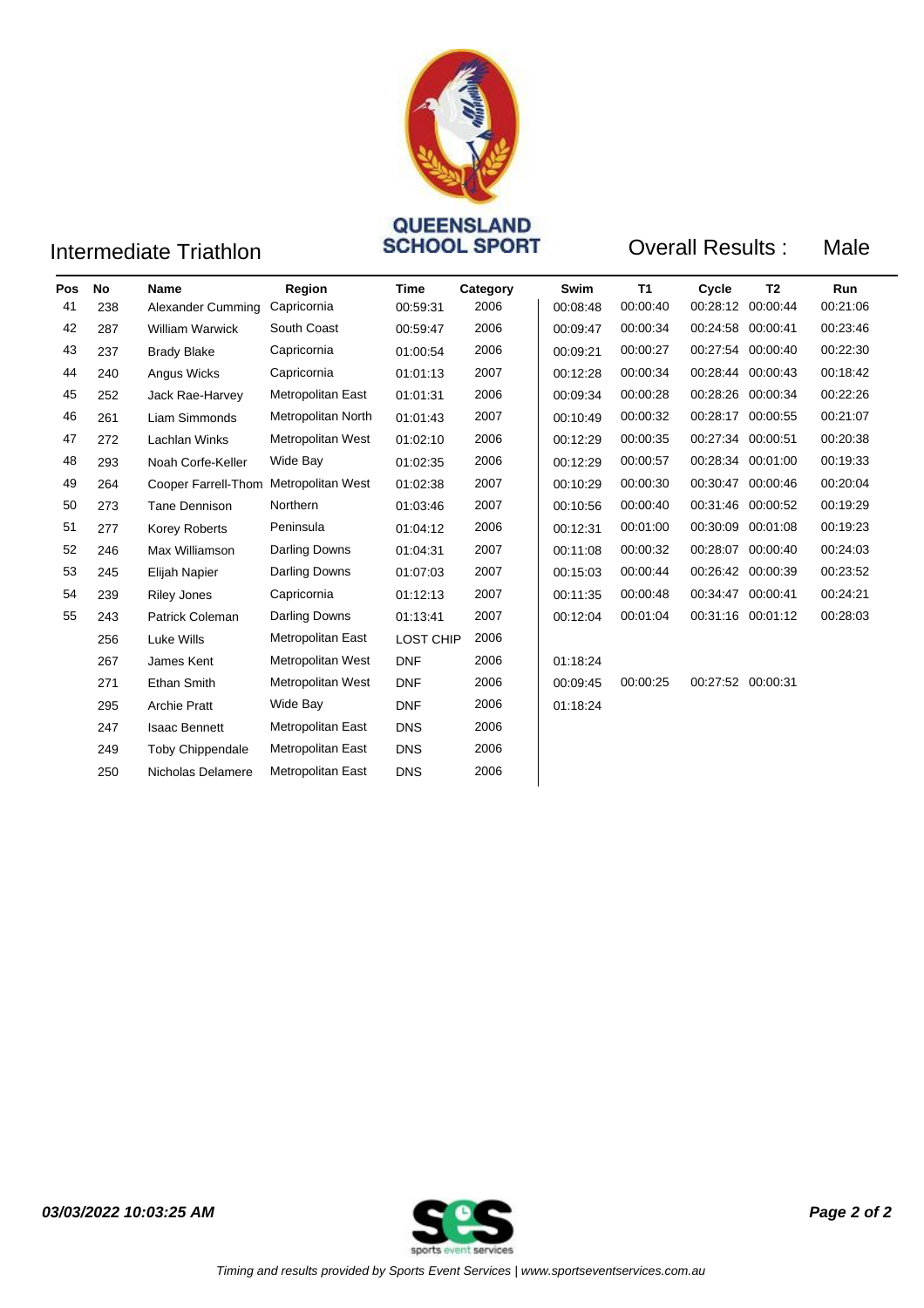

### Senior Triathlon **CONSTRAINS**<br>
SCHOOL SPORT

Overall Results : Male

| Pos | <b>No</b> | Name                          | Region                | Time       | Category | Swim     | <b>T1</b> | Cycle | T <sub>2</sub>    | Run      |
|-----|-----------|-------------------------------|-----------------------|------------|----------|----------|-----------|-------|-------------------|----------|
| 1   | 365       | Peyton Craig                  | Sunshine Coast        | 59:06      | 2005     | 00:11:24 | 00:00:22  |       | 00:29:49 00:00:29 | 00:16:59 |
| 2   | 370       | Hayden Small                  | <b>Sunshine Coast</b> | 1:00:58    | 2005     | 00:11:37 | 00:00:21  |       | 00:31:05 00:00:24 | 00:17:28 |
| 3   | 348       | <b>Cooper Carswell</b>        | Metropolitan North    | 1:02:07    | 2005     | 00:12:17 | 00:00:21  |       | 00:30:27 00:00:24 | 00:18:36 |
| 4   | 363       | Joshua Narain                 | South Coast           | 1:02:19    | 2004     | 00:11:46 | 00:00:22  |       | 00:31:07 00:00:26 | 00:18:35 |
| 5   | 362       | <b>Timothy Hornsey</b>        | South Coast           | 1:03:26    | 2004     | 00:11:46 | 00:00:23  |       | 00:31:17 00:00:25 | 00:19:31 |
| 6   | 337       | Cameron Wonnocott Capricornia |                       | 1:04:11    | 2005     | 00:12:30 | 00:00:29  |       | 00:32:06 00:00:32 | 00:18:32 |
| 7   | 344       | Kai Haynes                    | Metropolitan East     | 1:05:32    | 2004     | 00:13:29 | 00:00:25  |       | 00:30:53 00:00:32 | 00:20:11 |
| 8   | 374       | Joey Vella                    | Wide Bay              | 1:06:48    | 2005     | 00:12:48 | 00:00:24  |       | 00:32:15 00:00:26 | 00:20:52 |
| 9   | 342       | Finn Robert                   | Darling Downs         | 1:07:25    | 2005     | 00:13:46 | 00:00:29  |       | 00:32:56 00:00:38 | 00:19:33 |
| 10  | 351       | Willam Macintosh              | Metropolitan North    | 1:07:40    | 2004     | 00:13:03 | 00:00:29  |       | 00:32:39 00:00:30 | 00:20:56 |
| 11  | 345       | Joel Humphrey                 | Metropolitan East     | 1:08:07    | 2005     | 00:14:19 | 00:00:28  |       | 00:32:26 00:00:55 | 00:19:55 |
| 12  | 366       | Jonah Greenham                | <b>Sunshine Coast</b> | 1:08:30    | 2005     | 00:12:26 | 00:00:27  |       | 00:33:57 00:00:35 | 00:21:02 |
| 13  | 369       | Josh Shanahan                 | <b>Sunshine Coast</b> | 1:08:45    | 2005     | 00:16:04 | 00:00:31  |       | 00:33:52 00:00:36 | 00:17:38 |
| 14  | 360       | James Gell                    | South Coast           | 1:08:47    | 2005     | 00:13:59 | 00:00:25  |       | 00:34:03 00:00:28 | 00:19:49 |
| 15  | 349       | Callum Close                  | Metropolitan North    | 1:08:52    | 2005     | 00:12:49 | 00:00:24  |       | 00:32:11 00:00:26 | 00:22:59 |
| 16  | 353       | <b>Mitchell Wolters</b>       | Metropolitan North    | 1:11:20    | 2005     | 00:15:59 | 00:00:26  |       | 00:33:08 00:00:33 | 00:21:12 |
| 17  | 358       | <b>Bailey Horn</b>            | Peninsula             | 1:11:23    | 2005     | 00:15:00 | 00:00:30  |       | 00:34:10 00:00:34 | 00:21:05 |
| 18  | 339       | <b>Matthew Ovenden</b>        | Darling Downs         | 1:11:38    | 2005     | 00:14:17 | 00:00:28  |       | 00:34:25 00:00:35 | 00:21:49 |
| 19  | 352       | Jackson Pike                  | Metropolitan North    | 1:12:51    | 2005     | 00:16:00 | 00:00:29  |       | 00:35:56 00:00:32 | 00:19:53 |
| 20  | 340       | Samuel Ovenden                | Darling Downs         | 1:13:29    | 2004     | 00:15:10 | 00:00:27  |       | 00:34:06 00:00:28 | 00:23:14 |
| 21  | 355       | Gabriel Salcedo               | Metropolitan West     | 1:13:47    | 2005     | 00:16:00 | 00:00:29  |       | 00:35:22 00:00:33 | 00:21:19 |
| 22  | 357       | <b>Thomas Barber</b>          | Peninsula             | 1:14:00    | 2005     | 00:16:01 | 00:00:43  |       | 00:33:38 00:00:39 | 00:22:57 |
| 23  | 361       | <b>Thomas Gray</b>            | South Coast           | 1:15:04    | 2005     | 00:12:59 | 00:00:26  |       | 00:36:51 00:00:30 | 00:24:16 |
| 24  | 372       | Kyle Wallis                   | Sunshine Coast        | 1:15:12    | 2005     | 00:16:39 | 00:00:37  |       | 00:36:21 00:00:41 | 00:20:51 |
| 25  | 338       | Tyler Mckeown                 | Darling Downs         | 1:15:15    | 2006     | 00:13:48 | 00:00:33  |       | 00:35:45 00:00:49 | 00:24:18 |
| 26  | 364       | <b>Josh Waters</b>            | South Coast           | 1:16:11    | 2005     | 00:15:42 | 00:00:25  |       | 00:34:05 00:00:35 | 00:25:21 |
| 27  | 354       | Matthias Sadler               | Metropolitan West     | 1:17:17    | 2005     | 00:17:30 | 00:00:35  |       | 00:36:20 00:00:38 | 00:22:11 |
| 28  | 341       | William                       | Darling Downs         | 1:17:32    | 2005     | 00:23:14 | 00:00:29  |       | 00:31:41 00:00:41 | 00:21:24 |
| 29  | 356       | <b>Conner Boshoff</b>         | North Western         | 1:17:50    | 2005     | 00:18:05 | 00:00:40  |       | 00:35:12 00:01:18 | 00:22:32 |
| 30  | 368       | Jamane Schokman               | Sunshine Coast        | 1:18:06    | 2005     | 00:15:33 | 00:00:32  |       | 00:37:13 00:00:34 | 00:24:12 |
| 31  | 359       | Harrison Tamblyn              | Peninsula             | 1:19:53    | 2005     | 00:16:02 | 00:00:46  |       | 00:36:23 00:00:50 | 00:25:49 |
| 32  | 336       | <b>Timothy Wiltshire</b>      | Capricornia           | 1:20:44    | 2005     | 00:16:09 | 00:00:51  |       | 00:38:42 00:00:54 | 00:24:05 |
| 33  | 371       | Fynn Thompson                 | Sunshine Coast        | 1.23.14    | 2005     | 00:13:30 | 00:00:28  |       | 00:40:42 00:00:42 | 00:27:51 |
| 34  | 367       | Max Judge                     | Sunshine Coast        | 1:24:46    | 2005     | 00:17:46 | 00:00:40  |       | 00:39:58 00:00:57 | 00:25:23 |
| 35  | 346       | Oliver Moran                  | Metropolitan East     | 1:26:37    | 2004     | 00:15:42 | 00:01:18  |       | 00:39:29 00:00:56 | 00:29:09 |
| 36  | 343       | Jacob Sykes                   | Darling Downs         | 1:28:08    | 2005     | 00:18:13 | 00:00:57  |       | 00:41:12 00:01:00 | 00:26:44 |
|     | 335       | Jared Havemann                | Capricornia           | <b>DNS</b> | 2004     |          |           |       |                   |          |
|     | 347       | Sebastian Wingad              | Metropolitan East     | <b>DNS</b> | 2005     |          |           |       |                   |          |
|     | 350       | Ethan Close                   | Metropolitan North    | <b>DNS</b> | 2005     |          |           |       |                   |          |
|     | 373       | Lachlan Stevenson             | Wide Bay              | <b>DNS</b> | 2005     |          |           |       |                   |          |

*22/02/2022 4:54:23 PM Page 1 of 1*

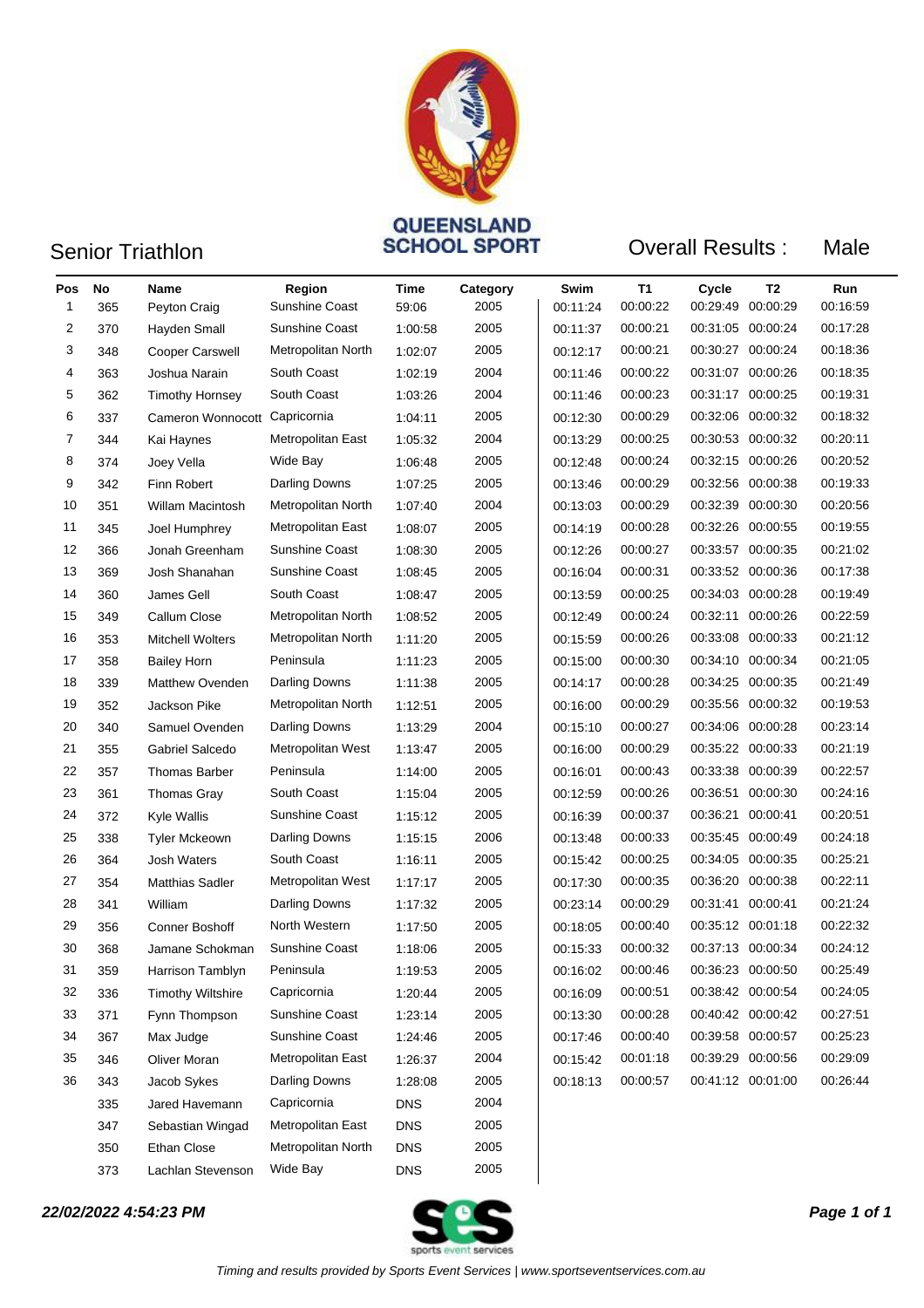

# **QUEENSLAND<br>
SCHOOL SPORT** Overall Results :

Male

| Pos | No  | Name                               | Region               | Time  | Category           | Swim     | T1       | Cycle             | T2 | Run      |
|-----|-----|------------------------------------|----------------------|-------|--------------------|----------|----------|-------------------|----|----------|
| 1   | 365 | Sm Sunshine Coast Sunshine Coast   |                      | 28:33 | Senior             | 00:06:40 | 00:00:30 | 00:14:29 00:00:29 |    | 00:06:23 |
| 2   | 279 | Im South Coast A                   | South Coast          | 28:58 | termediato         | 00:06:24 | 00:00:28 | 00:15:03 00:00:29 |    | 00:06:31 |
| 3   | 348 | Sm Met North A                     | Met North            | 29:21 | Senior             | 00:06:55 | 00:00:26 | 00:14:35 00:00:29 |    | 00:06:53 |
| 4   | 257 | Im Met North A                     | Met North            | 29:23 | <b>htermediate</b> | 00:06:44 | 00:00:30 | 00:14:47 00:00:28 |    | 00:06:51 |
| 5   | 363 | Sm South Coast A                   | South Coast          | 29:26 | Senior             | 00:06:36 | 00:00:30 | 00:14:57 00:00:32 |    | 00:06:48 |
| 6   | 297 | Im Wide Bay A                      | Wide Bay             | 29:45 | <b>htermediate</b> | 00:07:09 | 00:00:28 | 00:15:02 00:00:27 |    | 00:06:36 |
| 7   | 282 | Im South Coast B                   | South Coast          | 30:07 | termediato         | 00:06:53 | 00:00:34 | 00:15:25 00:00:30 |    | 00:06:44 |
| 8   | 344 | Sm Met East A                      | Met east             | 30:49 | Senior             | 00:08:10 | 00:00:34 | 00:14:40 00:00:35 |    | 00:06:47 |
| 9   | 144 | <b>Jm South Coast A</b>            | South Coast          | 30:59 | Junior             | 00:06:53 | 00:00:29 | 00:15:52 00:00:34 |    | 00:07:08 |
| 10  | 255 | Im Met East A                      | Met east             | 31:03 | <b>htermediate</b> | 00:07:24 | 00:00:28 | 00:15:47 00:00:26 |    | 00:06:56 |
| 11  | 268 | Im Met West A                      | Met West             | 31:07 | termediate         | 00:07:35 | 00:00:38 | 00:15:34 00:00:28 |    | 00:06:48 |
| 12  | 289 | Im Sunshine Coast / Sunshine Coast |                      | 31:08 | <b>htermediate</b> | 00:06:46 | 00:00:29 | 00:16:28 00:00:31 |    | 00:06:52 |
| 13  | 155 | Jm Sunshine Coast, Sunshine Coast  |                      | 31:08 | Junior             | 00:06:42 | 00:00:34 | 00:16:31 00:00:39 |    | 00:06:39 |
| 14  | 109 | Jm Met North A                     | Met North            | 31:19 | Junior             | 00:07:12 | 00:00:30 | 00:16:04 00:00:38 |    | 00:06:52 |
| 15  | 364 | Sm South Coast B                   | South Coast          | 31:23 | Senior             | 00:07:12 | 00:00:25 | 00:16:16 00:00:29 |    | 00:06:58 |
| 16  | 340 | Sm Darling Downs A Darling Downs   |                      | 31:31 | Senior             | 00:07:22 | 00:00:29 | 00:16:07 00:00:31 |    | 00:07:00 |
| 17  | 366 | Sm Sunshine Coast Sunshine Coast   |                      | 31:40 | Senior             | 00:07:17 | 00:00:31 | 00:16:05 00:00:36 |    | 00:07:08 |
| 18  | 94  | Jm Darling Downs A Darling Downs   |                      | 31:49 | Junior             | 00:06:55 | 00:00:42 | 00:16:43 00:00:31 |    | 00:06:54 |
| 19  | 254 | Im Met East B                      | Met east             | 31:56 | termediate         | 00:07:35 | 00:00:36 | 00:16:11 00:00:34 |    | 00:06:57 |
| 20  | 283 | Im South Coast C                   | South Coast          | 32:02 | <b>htermediate</b> | 00:07:19 | 00:00:35 | 00:16:30 00:00:36 |    | 00:06:59 |
| 21  | 341 | Sm Darling Downs E Darling Downs   |                      | 32:06 | Senior             | 00:07:25 | 00:00:31 | 00:15:07 00:00:37 |    | 00:08:23 |
| 22  | 266 | Im Met West B                      | Met West             | 32:11 | <b>htermediate</b> | 00:07:26 | 00:00:35 | 00:16:38 00:00:31 |    | 00:06:57 |
| 23  | 113 | Jm Met North B                     | Met North            | 32:18 | Junior             | 00:06:53 | 00:00:30 | 00:16:43 00:00:30 |    | 00:07:40 |
| 24  | 351 | Sm Met North B                     | Met North            | 32:32 | Senior             | 00:08:56 | 00:00:29 | 00:15:17 00:00:37 |    | 00:07:10 |
| 25  | 237 | Im Capricornia A                   | Capricornia          | 32:35 | <b>htermediate</b> | 00:06:42 | 00:00:34 | 00:16:39 00:00:32 |    | 00:08:05 |
| 26  | 107 | Jm Met East A                      | Met east             | 32:38 | Junior             | 00:07:17 | 00:00:28 | 00:16:57 00:00:33 |    | 00:07:21 |
| 27  | 106 | Jm Met East B                      | Met east             | 32:43 | Junior             | 00:07:26 | 00:00:32 | 00:17:07 00:00:33 |    | 00:07:01 |
| 28  | 152 | Jm Sunshine Coast   Sunshine Coast |                      | 32:51 | Junior             | 00:07:20 | 00:00:30 | 00:16:59 00:00:30 |    | 00:07:29 |
| 29  | 275 | Im Peninsula A                     | Peninsula            | 32:58 | termediate         | 00:08:20 | 00:00:34 | 00:16:08 00:00:43 |    | 00:07:10 |
| 30  | 337 | Sm Capricornia A                   | Capricornia          | 33:01 | Senior             | 00:08:36 | 00:00:32 | 00:15:19 00:00:30 |    | 00:08:00 |
| 31  | 139 | Jm South Coast B                   | South Coast          | 33:03 | Junior             | 00:07:28 | 00:00:25 | 00:17:26 00:00:30 |    | 00:07:11 |
| 32  | 258 | Im Met North B                     | Met North            | 33:05 | termediate         | 00:07:22 | 00:00:38 | 00:16:36 00:00:34 |    | 00:07:51 |
| 33  | 162 | Jm Wide Bay A                      | Wide Bay             | 33:22 | Junior             | 00:07:04 | 00:00:29 | 00:17:33 00:00:31 |    | 00:07:41 |
| 34  | 357 | Sm Peninsula A                     | Peninsula            | 33:38 | Senior             | 00:08:21 | 00:00:42 | 00:16:46 00:00:31 |    | 00:07:15 |
| 35  | 242 | Im Darling Downs A                 | <b>Darling Downs</b> | 33:47 | <i>ntermediate</i> | 00:07:25 | 00:00:50 | 00:16:27 00:00:37 |    | 00:08:24 |
| 36  | 374 | Sm Wide Bay A                      | Wide Bay             | 33:57 | Senior             | 00:09:21 | 00:00:31 | 00:16:04 00:00:35 |    | 00:07:24 |
| 37  | 125 | Jm Met West A                      | Met West             | 33:57 | Junior             | 00:07:18 | 00:00:31 | 00:18:09 00:00:31 |    | 00:07:24 |
| 38  | 354 | Sm <sup>*</sup> Met West A         | North West           | 34:11 | Senior             | 00:08:18 | 00:00:33 | 00:17:19 00:00:36 |    | 00:07:22 |
| 39  | 102 | Jm Met East C                      | Met east             | 34:39 | Junior             | 00:08:20 | 00:00:32 | 00:17:49 00:00:28 |    | 00:07:27 |
| 40  | 150 | Jm Sunshine Coast   Sunshine Coast |                      | 35:22 | Junior             | 00:07:30 | 00:00:27 | 00:19:37 00:00:30 |    | 00:07:15 |

*22/02/2022 4:57:36 PM Page 1 of 2*